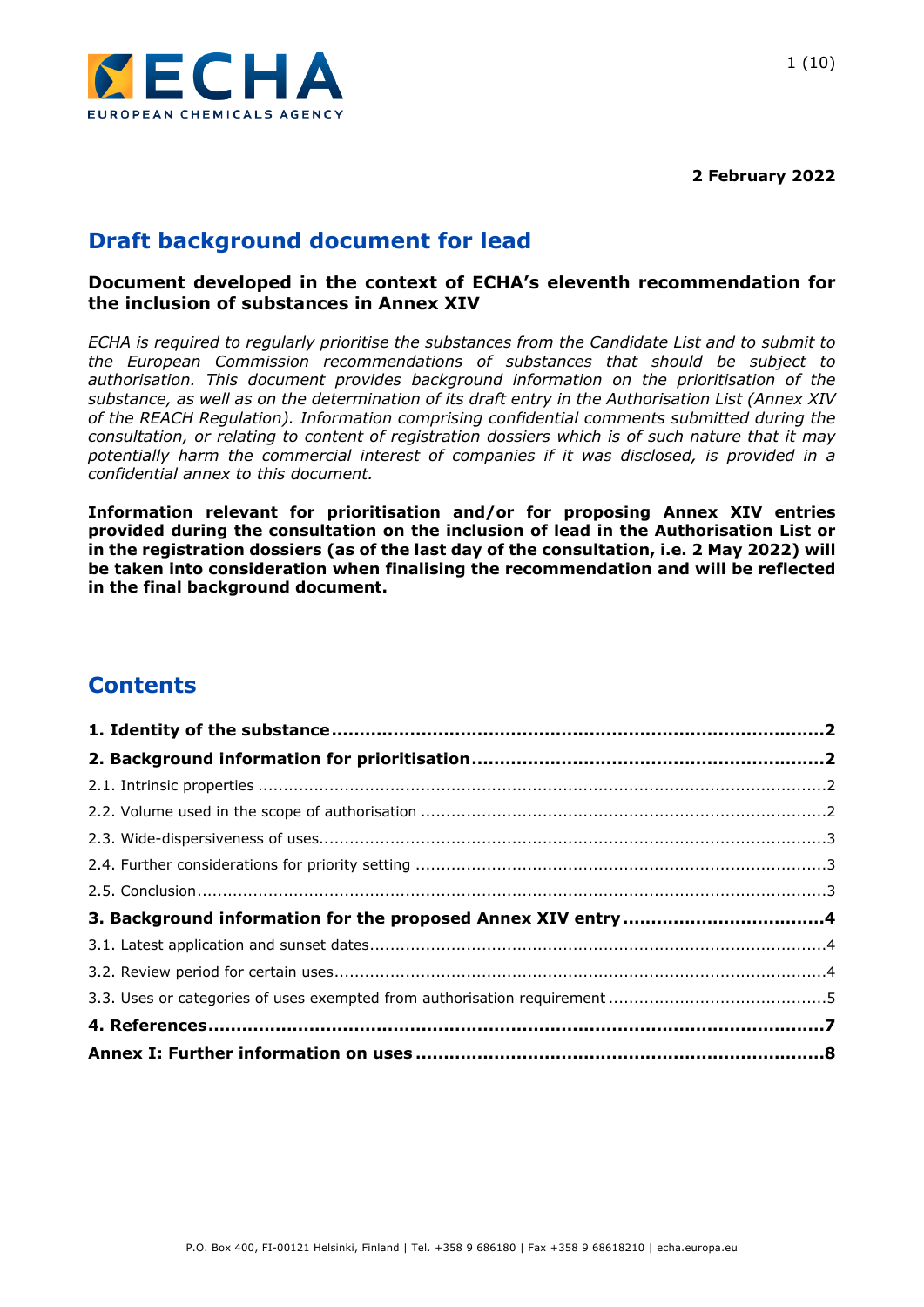# <span id="page-1-0"></span>**1. Identity of the substance**

Identity of the substance as provided in the Candidate List $1$ :

Name: lead EC Number: 231-100-4 CAS Number: 7439-92-1

# <span id="page-1-1"></span>**2. Background information for prioritisation**

*Priority was assessed by using the General approach for prioritisation of SVHCs for inclusion in the list of substances subject to authorisation2. Results of the prioritisation of all substances included in the Candidate List by July 2021 and not yet recommended or included in Annex XIV of the REACH Regulation is available at* 

*[https://echa.europa.eu/documents/10162/17232/prior\\_results\\_cl\\_subst\\_february\\_2022\\_en.pdf](https://echa.europa.eu/documents/10162/17232/prior_results_cl_subst_february_2022_en.pdf).*

### <span id="page-1-2"></span>**2.1. Intrinsic properties**

Lead was identified as a Substance of Very High Concern (SVHC) according to Article 57 (c) as it is classified in Annex VI, part 3, Table 3 (the list of harmonised classification and labelling of hazardous substances) of Regulation (EC) No 1272/2008 as Toxic for Reproduction, Category 1A, H360FD ("May damage fertility. May damage the unborn child") and effects on or via lactation, H362 ("May cause harm to breast-fed children") and was therefore included in the Candidate List for authorisation on 27 June 2018, following ECHA's decision ED/61/2018.

### <span id="page-1-3"></span>**2.2. Volume used in the scope of authorisation**

The amount of lead manufactured and/or imported into the EU is according to registration data (ECHA, 2021) above 1,000,000 t/y. Part of this tonnage is exported outside the EU. Some uses appear not to be in the scope of authorisation such as the use as intermediate (e.g. in the manufacture of lead oxide for stabiliser manufacturing) and, to the extent the conditions for the generic exemption for the use in Scientific Research and Development are met, the uses as laboratory agent and in chemical analysis.

Based on use and tonnage information provided by the Lead REACH Consortium during the SVHC identification process (Annex XV SVHC report, 2018) it is estimated that more than 90% of the total amount of lead metal manufactured and/or imported into the EU is used for uses falling in the scope of authorisation.

Therefore, in conclusion, the volume in the scope of authorisation is estimated to be  $>>10,000$ t/y.

More detailed information on the main uses and the relative share of the total tonnage is provided in section 1 of Annex I.

 $1$  For further information please refer to the Candidate List and the respective support document at <https://www.echa.europa.eu/candidate-list-table>.

<sup>2</sup> Document can be accessed at [https://echa.europa.eu/documents/10162/17232/recom\\_gen\\_approach\\_svhc\\_prior\\_2020\\_en.pdf](https://echa.europa.eu/documents/10162/17232/recom_gen_approach_svhc_prior_2020_en.pdf)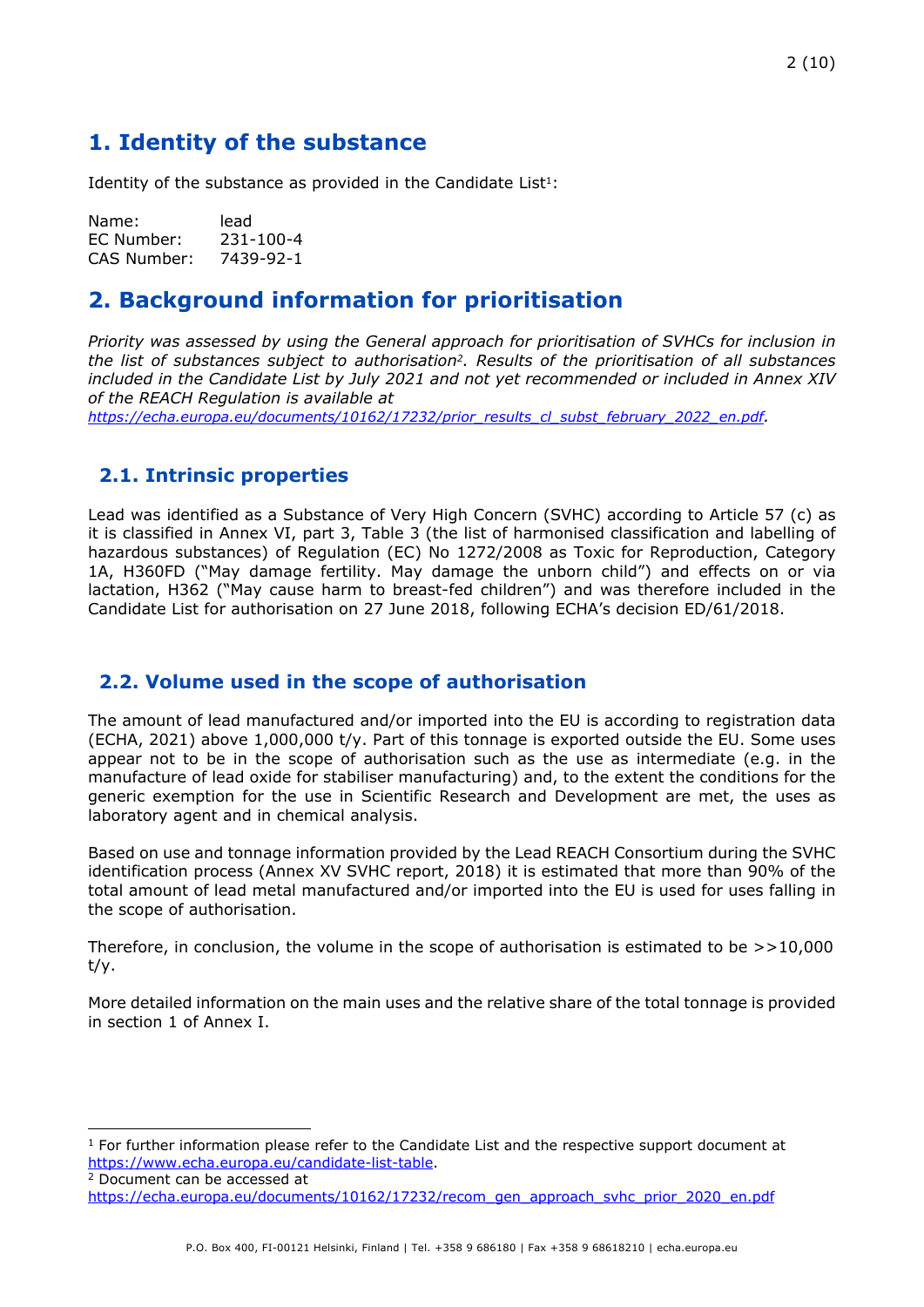## <span id="page-2-0"></span>**2.3. Wide-dispersiveness of uses**

Registered uses of lead in the scope of authorisation include uses at industrial sites (such as in the production of lead batteries, lead articles or alloys, in the production and use of solder, in galvanisation, as heat transfer fluid or in formulation and use of lubricant) and uses by professional workers (e.g. use of lead solder) (ECHA, 2021).

The consumer use of solder reported in a high number of registration dossiers has been advised against by the lead registrant and falls under a generic restriction on CMR substances used as substances or in mixtures sold to the general public above the concentration limit (REACH Annex XVII, entry 30). Therefore, consumer uses of the substance should not take place and are not considered for the priority assessment.

Furthermore, according to registrations and substance in article notifications (ECHA, 2021), the substance is used in a wide variety of articles, e.g. for automotive, construction, electronic or sanitary applications (such as batteries, cast, rolled or extruded articles, screws, nuts, bolts, valves, bearings, faucets or cable sheathing). For some articles releases of the substance cannot be excluded (e.g. lead sheets in the building sector). The volume used in those articles is  $>10$ t/y.

More detailed information on uses is provided in section 2 of Annex I.

## <span id="page-2-1"></span>**2.4. Further considerations for priority setting**

None.

## <span id="page-2-2"></span>**2.5. Conclusion**

| Verbal descriptions and scores |                      |                               | Total score   |
|--------------------------------|----------------------|-------------------------------|---------------|
| Inherent properties            | Volume (V)           | Wide dispersiveness of uses   |               |
| (IP)                           |                      | (WDU)                         | $(= IP + V +$ |
|                                |                      |                               | WDU)          |
| Lead is classified as          | The amount of lead   | Lead is used at industrial    | 28            |
| toxic for reproduction         | used in the scope of | sites and by professional     |               |
| 1A meeting the                 | authorisation is     | workers.                      |               |
| criteria of Article 57         | above 10,000 t/y.    |                               |               |
| (c).                           |                      | Initial score: 10             |               |
|                                | Score: 15            |                               |               |
| Score: 1                       |                      | Furthermore, the substance is |               |
|                                |                      | used in articles in volumes   |               |
|                                |                      | $>10$ t/y.                    |               |
|                                |                      |                               |               |
|                                |                      | Refined score: 12             |               |

#### *Conclusion*

On the basis of the prioritisation criteria, lead receives priority among the substances on the Candidate List (see link to the prioritisation results above)*.* Therefore, it is proposed to prioritise lead for inclusion in Annex XIV.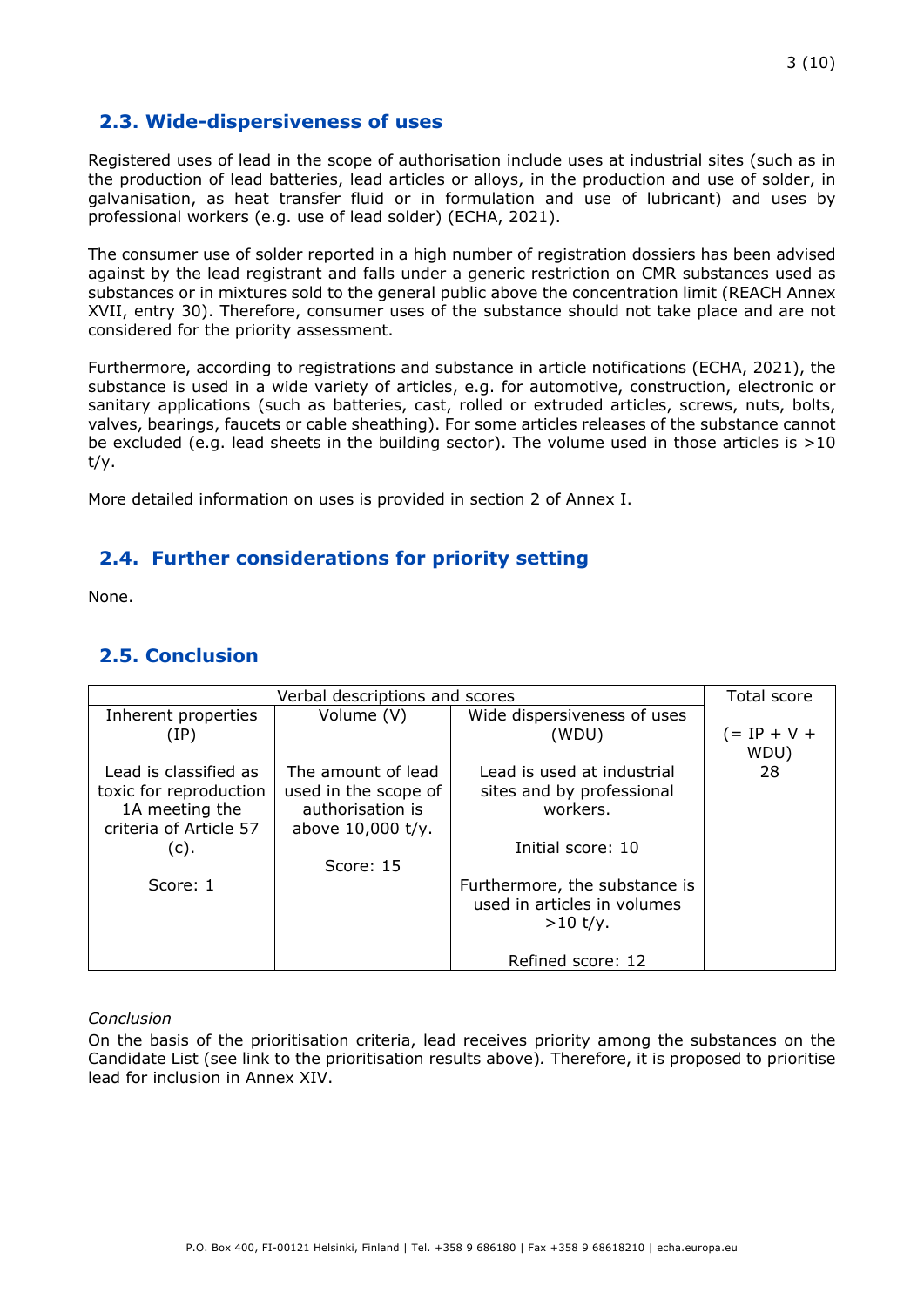# <span id="page-3-0"></span>**3. Background information for the proposed Annex XIV entry**

# <span id="page-3-1"></span>**3.1. Latest application and sunset dates**

ECHA proposes the following transitional arrangements:

| Latest application date (LAD): | Date of inclusion in Annex XIV plus 18, 21 or 24 |
|--------------------------------|--------------------------------------------------|
|                                | months                                           |

Sunset date: 18 months after LAD

ECHA will make the final LAD allocation when finalising the recommendation and will use all available relevant information including that received in the consultation. ECHA will apply the Annex XIV entries approach<sup>3</sup> and the criteria described in the implementation document<sup>4</sup>. According to these documents, substances for which the available information indicates a relatively high number of uses and/or complex supply chain(s) are allocated to the "later" LAD slots.

A summary of the information currently available is provided in section 3 of Annex I*.* 

The time needed to prepare an authorisation application of sufficient quality has been estimated to require 18 months in standard cases. When setting the LADs ECHA has also to take into account the anticipated workload of ECHA's Committees and Secretariat to process authorisation applications. This is done by allocating the substances proposed to be included in the final recommendation in slots, normally 3, and setting the application dates with 3 months intervals in between these slots (standard LAD slots: 18, 21 and 24 months).

For substances to be included in the  $11<sup>th</sup>$  recommendation, ECHA sees currently no reason to deviate from these standard LAD slots.

# <span id="page-3-2"></span>**3.2. Review period for certain uses**

ECHA proposes not to include in Annex XIV any review period for lead.

In general, ECHA does not propose any upfront specific review periods in its draft recommendations for inclusion in the Authorisation List. Setting review periods in Annex XIV for any uses would require that ECHA had access to adequate information on different aspects relevant for a decision on the review period. Such information is generally not available to ECHA at the recommendation step. It is to be stressed that, in the next step of the authorisation process, i.e. during the decision on whether authorisation is granted based on specific applications by manufacturers, importers or downstream users of the substance, all authorisation decisions will include specific review periods which will be based on concrete casespecific information provided in the applications for authorisation.

<sup>&</sup>lt;sup>3</sup> General approach can be accessed at

[https://echa.europa.eu/documents/10162/17232/recom\\_gen\\_approach\\_draft\\_axiv\\_entries\\_2020\\_en.pdf/](https://echa.europa.eu/documents/10162/17232/recom_gen_approach_draft_axiv_entries_2020_en.pdf/) <sup>4</sup> Practical implementation document can be accessed at

[https://echa.europa.eu/documents/10162/17232/recom\\_gen\\_approach\\_draft\\_axiv\\_entries\\_impl\\_doc\\_20](https://echa.europa.eu/documents/10162/17232/recom_gen_approach_draft_axiv_entries_impl_doc_2020_en.pdf) [20\\_en.pdf](https://echa.europa.eu/documents/10162/17232/recom_gen_approach_draft_axiv_entries_impl_doc_2020_en.pdf)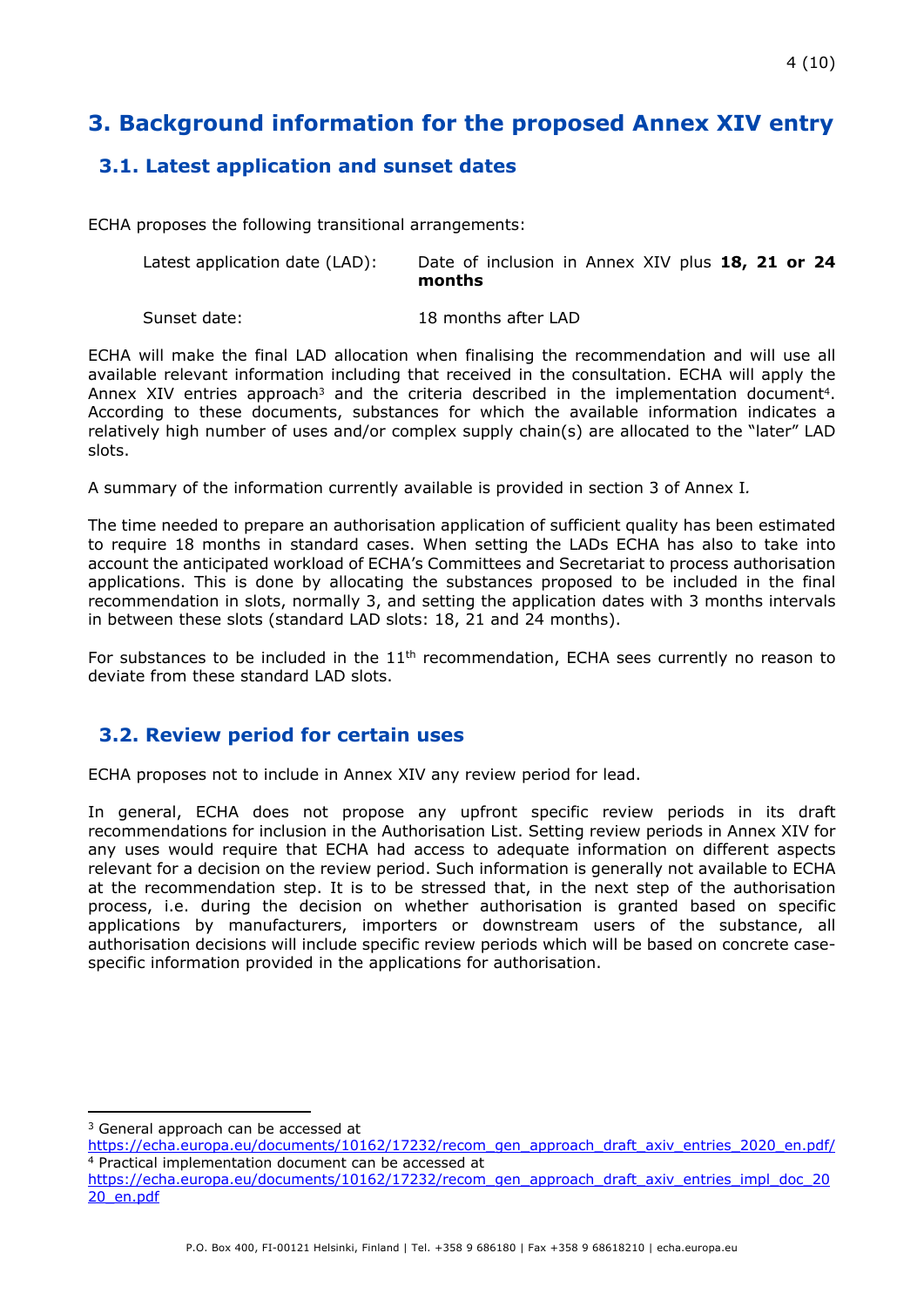### <span id="page-4-0"></span>**3.3. Uses or categories of uses exempted from authorisation requirement**

#### **3.3.1 Exemption under Article 58(2)**

ECHA proposes not to recommend exemptions for uses of lead on the basis of Article 58(1)(e) in combination with Article 58(2) of the REACH Regulation.

According to Article 58(2) of REACH it is possible to exempt from the authorisation requirement uses or categories of uses '*provided that, on the basis of the existing specific Community legislation imposing minimum requirements relating to the protection of human health or the environment for the use of the substance, the risk is properly controlled*'.

ECHA considers the following elements in deciding whether to recommend an exemption of a use of a substance:

- There is existing EU legislation (i.e., rules of law adopted by a European Union entity intended to produce binding effects) addressing the specific use (or categories of use) that is proposed to be exempted;
- The existing EU legislation properly controls the risks to human health and/or the environment from the use of the substance arising from the intrinsic properties of the substance that are specified in Annex XIV; generally, the legislation in question should specifically refer to the substance to be included in Annex XIV either by naming the substance or by referring to a group of substances that is clearly distinct from other substances;
- The existing EU legislation imposes minimum requirements for the control of risks of the use. The piece of legislation (i) has to define the minimum standard to be adopted in the interest of public health or the environment and (ii) allows EU Member States to impose more stringent requirements than the specific minimum requirements set out in the EU legislation in question. Legislation setting only a general framework of requirements or the aim of imposing measures or not clearly specifying the actual type and effectiveness of measures to be implemented is not regarded as sufficient to meet the requirements under Article 58(2). Furthermore, it can be implied from the REACH Regulation that attention should be paid as to whether and how the risks related to the life-cycle stages resulting from the uses in question (i.e. service-life of articles and waste stage(s), as relevant) are covered by the legislation.

Lead and lead compounds are covered by an extensive body of existing EU legislation. An analysis of the possibility to grant specific exemptions under Article 58(2) for a number of uses of lead compounds (including e.g. uses in batteries) has been performed in the context of previous recommendations. ECHA's detailed assessment of the requests taking into account the relevant EU legislation is provided in the section 'C.2.1. Response to requests for exemptions under Art. 58(2)' of the response document to the comments submitted during the public consultation on lead monoxide, Orange lead, tetralead trioxide sulphate and pentalead tetraoxide sulphate<sup>5</sup>. In these assessments ECHA has not been in the position to consider the impact of potential new legislation or amendments to the current legislation, including the proposed new Battery Regulation replacing the current Batteries Directive.

ECHA had concluded based on its review that it is not clear if there is sufficient basis to propose Art 58(2) exemptions for any uses of lead compounds and had therefore not suggested exemptions for uses of any lead compound. ECHA concluded in addition that if the Commission were to consider Art 58(2) exemptions possible, uses of lead compounds exempted and subject

<sup>5</sup> The document is available here: [https://echa.europa.eu/documents/10162/b1820209-b7f4-4f87-998a](https://echa.europa.eu/documents/10162/b1820209-b7f4-4f87-998a-a996729c7375)[a996729c7375](https://echa.europa.eu/documents/10162/b1820209-b7f4-4f87-998a-a996729c7375)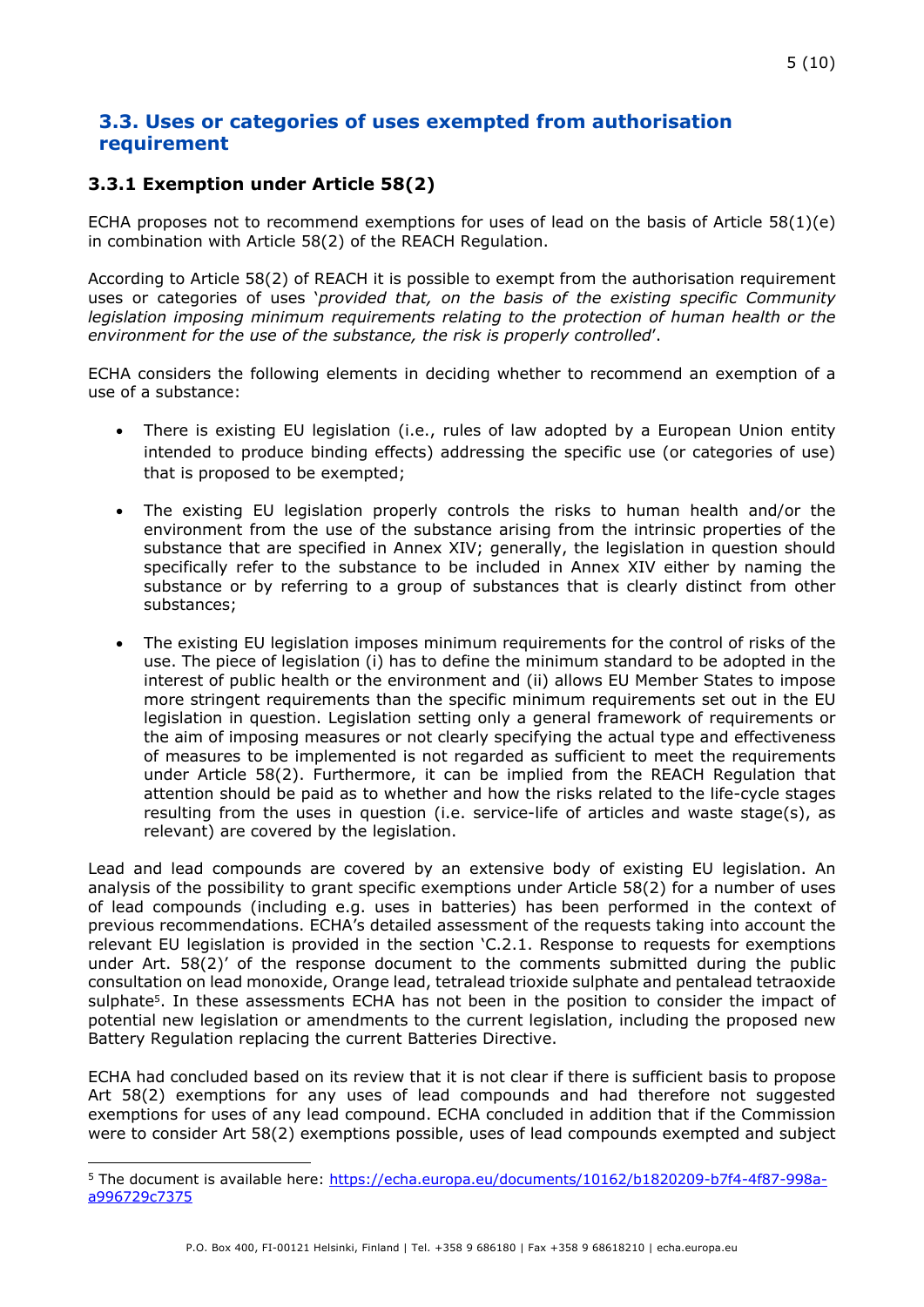to regular review under RoHS and ELV legislation may have a stronger case for Art 58(2) exemption than other uses.

*Where interested parties are considering making a request for exemption from authorisation under Art. 58(2) for a particular use, it is strongly recommended that they take into account ECHA's previous responses to Art. 58(2) exemption requests.* 

*Furthermore, it should be noted that if a use falls under the generic exemptions from authorisation6, there is no need to propose an additional specific exemption.*

#### **3.3.2 Exemption of product and process oriented research and development (PPORD)**

ECHA proposes not to recommend to include in Annex XIV any exemption from authorisation for the use of lead for PPORD.

So far, ECHA has not considered it appropriate to recommend specific exemptions for PPORD for any substance. ECHA notes that an operator may use a substance included in Annex XIV for a PPORD activity if that operator has obtained authorisation for that use of the substance in accordance with Articles 60 to 64 of the REACH Regulation.

No PPORD notifications have been submitted for lead7.

<sup>6</sup> Generic exemptions from the authorisation requirement: [https://echa.europa.eu/documents/10162/17232/generic\\_exempt\\_auth\\_2020\\_en.pdf](https://echa.europa.eu/documents/10162/17232/generic_exempt_auth_2020_en.pdf) <sup>7</sup> As of 1 August 2021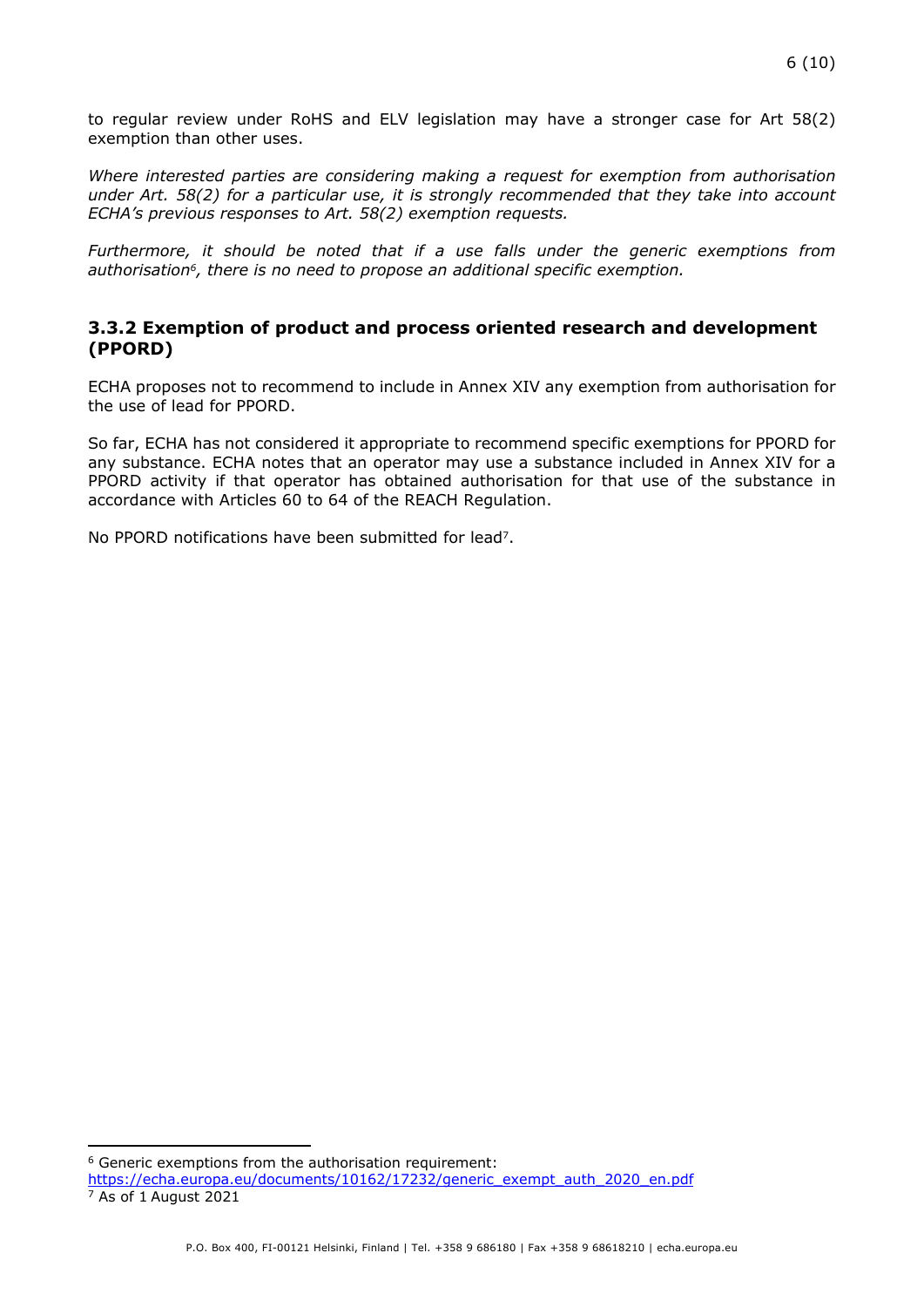# <span id="page-6-0"></span>**4. References**

Annex XV SVHC report (2018): Proposal for identification of a substance of very high concern on the basis of the criteria set out in REACH Article 57. Lead (lead powder and lead massive). Submitted by Sweden, February 2018.

> [https://echa.europa.eu/documents/10162/85bb0106-73dd-c39b-4389](https://echa.europa.eu/documents/10162/85bb0106-73dd-c39b-4389-c221d066b36e) [c221d066b36e](https://echa.europa.eu/documents/10162/85bb0106-73dd-c39b-4389-c221d066b36e)

ComRef (2015): "Comments and references to responses" document. Document compiling comments and references to respective answers from commenting period 01/09/2014 – 01/12/2014 on ECHA's proposal to include lead monoxide in its 6th recommendation of priority substances for inclusion in the list of substances subject to authorisation (Annex XIV).

<https://echa.europa.eu/documents/10162/d0b2bc8b-3eba-4bca-87b8-f6b5a0979082>

ECHA (2021): Lead. ECHA's dissemination website on registered substances. Accessed on 1 August 2021.

<https://echa.europa.eu/search-for-chemicals>

RCOM (2012a): "*Responses to comments*" document. Document compiled by ECHA from the commenting period 03/09/2012-18/10/2012 on the proposal to identify lead monoxide as a Substance of Very High Concern.

[Link](https://echa.europa.eu/registry-of-svhc-intentions/-/dislist/details/0b0236e1822e2dc5)

RCOM (2012b): "*Responses to comments*" document. Document compiled by ECHA from the commenting period 03/09/2012-18/10/2012 on the proposal to identify lead tetroxide as a Substance of Very High Concern.

[Link](https://echa.europa.eu/registry-of-svhc-intentions/-/dislist/details/0b0236e1822e2dc5)

RCOM (2018): "*Responses to comments*" document. Document compiled by Sweden from the commenting period 08/03/2018-23/04/2018 on the proposal to identify lead as a Substance of Very High Concern.

> [https://echa.europa.eu/registry-of-svhc-intentions/-](https://echa.europa.eu/registry-of-svhc-intentions/-/dislist/details/0b0236e1822e2dc5) [/dislist/details/0b0236e1822e2dc5](https://echa.europa.eu/registry-of-svhc-intentions/-/dislist/details/0b0236e1822e2dc5)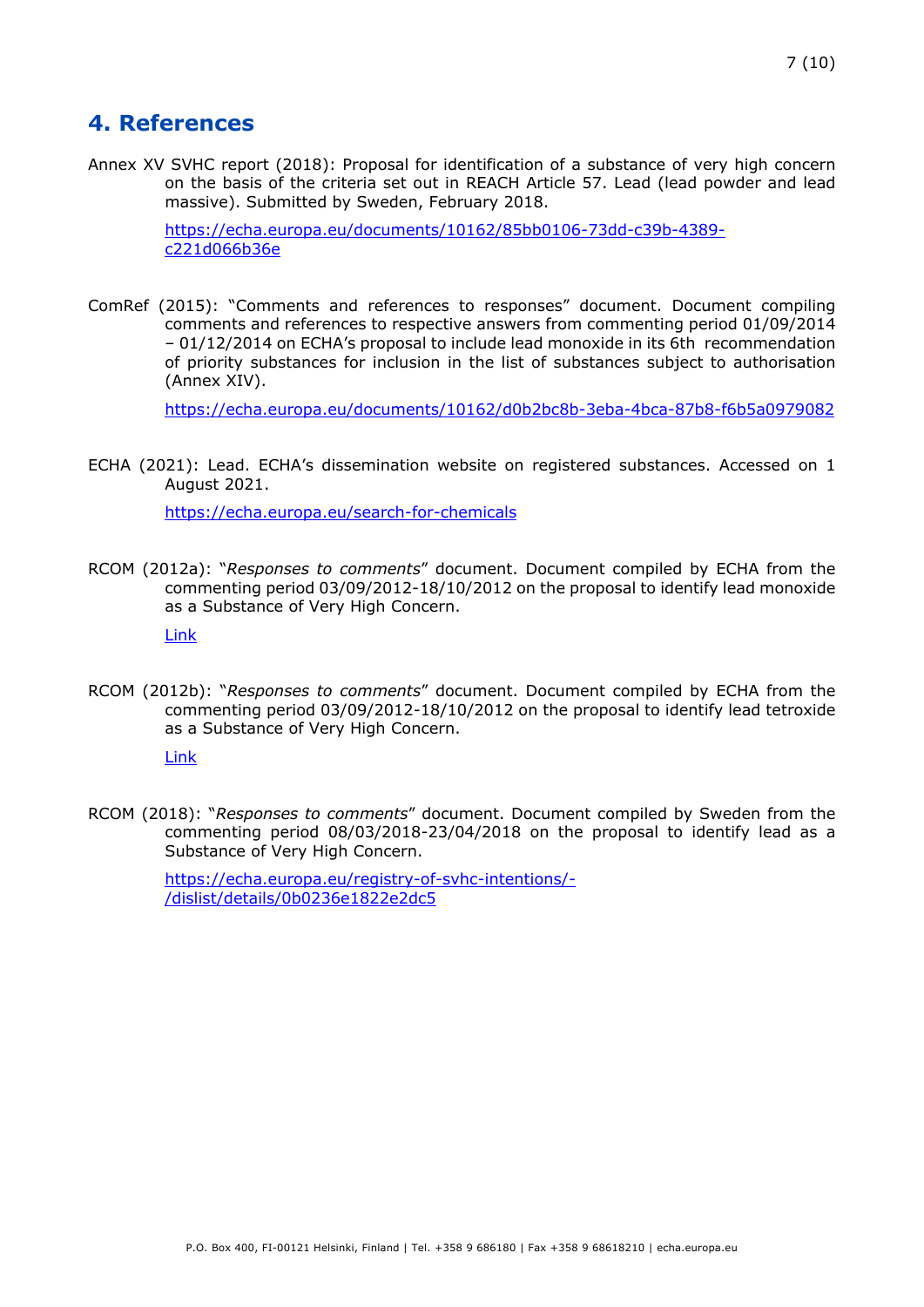# <span id="page-7-0"></span>**Annex I: Further information on uses**

### **1. Main (sector of) uses and relative share of the total tonnage**

The amount of lead metal manufactured and/or imported into the EU is according to registration data above 1,000,000 t/y. According to information provided by the lead REACH Consortium (Annex XV SVHC report, 2018), the volume of lead used in the EU was 1,517,000 t in 2015. Of this volume, 84 % was used in batteries (53 % for automotive use and 31 % for industrial batteries). Other major uses are in rolled and extruded products, shot and ammunition, production of lead compounds and cable sheathing (see table below).

| Area of application                          | <b>Volume tonnes</b> |
|----------------------------------------------|----------------------|
| <b>Batteries</b>                             | 1,274 000 (84%)      |
| Rolled and extruded products                 | 91 000 (6%)          |
| Shot and ammunition                          | 61 000 (4%)          |
| Lead compounds                               | 61 000 (4%)          |
| Cable sheathing                              | 15 000 (1%)          |
| Miscellaneous (including alloys and solders) | 15 000 (1%)          |

#### **Table: EU uses of lead in 2015 (Annex XV SVHC report, 2018)**

For the purpose of prioritisation, it has been assumed that the uses reported under the terminology 'Lead compounds' in the table may correspond to use of lead as intermediate and the corresponding tonnage may therefore not fall in the scope of authorisation.

Some uses of lead metal in shot and ammunition may not exist anymore in the future, considering the recently adopted restriction on the use of lead shots over wetlands (REACH ANNEX XVII, entry 63 update<sup>8</sup>) and the proposed restriction on lead in projectiles (for firearms and airguns), and in fishing sinkers and lures for outdoor activities (see [Registry of restriction](https://echa.europa.eu/registry-of-restriction-intentions)  [intentions until outcome - ECHA \(europa.eu\)\)](https://echa.europa.eu/registry-of-restriction-intentions). The fraction of the currently reported volume falling in the scope of those proposed/adopted restrictions is not known precisely. Based on the information available, it appears that the priority of lead remains high even if considering no remaining uses of lead in shot and ammunition.

It is noted that uses in the scope of authorisation other than in batteries are taking place at very high volume, i.e. > 120,000 t/y, at least the uses in rolled and extruded products, cable sheathing and miscellaneous (see table above).

### **2. Further details on the type of applications, functions and market trend per use**

The main use of lead metal is in batteries production. According to information provided in RCOM (2018), 99% of lead batteries are collected and recycled in Europe. Consequently,  $> 85$  % of a new lead battery is made from recycled materials. Overall, lead batteries make up 90 % of the global market share for rechargeable batteries. There are indications, that the market trend has been consolidated in the last decades within the EU and the International Lead Association (ILA) estimates that there are fewer than 20 battery producers remaining on the EU market, while the import of lead batteries has increased in recent years (RCOM, 2018).

Lead is used in a number of alloys, including brass and steel, providing them specific properties, like workability, electrical conductivity or corrosion resistance. Such alloys are used in a wide variability of applications, including cables, pipes, vehicles and machinery (RCOM, 2018). Lead soldering takes place at many sites, in particular within the electronics sector.

<sup>8</sup> <https://eur-lex.europa.eu/legal-content/EN/TXT/PDF/?uri=CELEX:32021R0057&from=EN>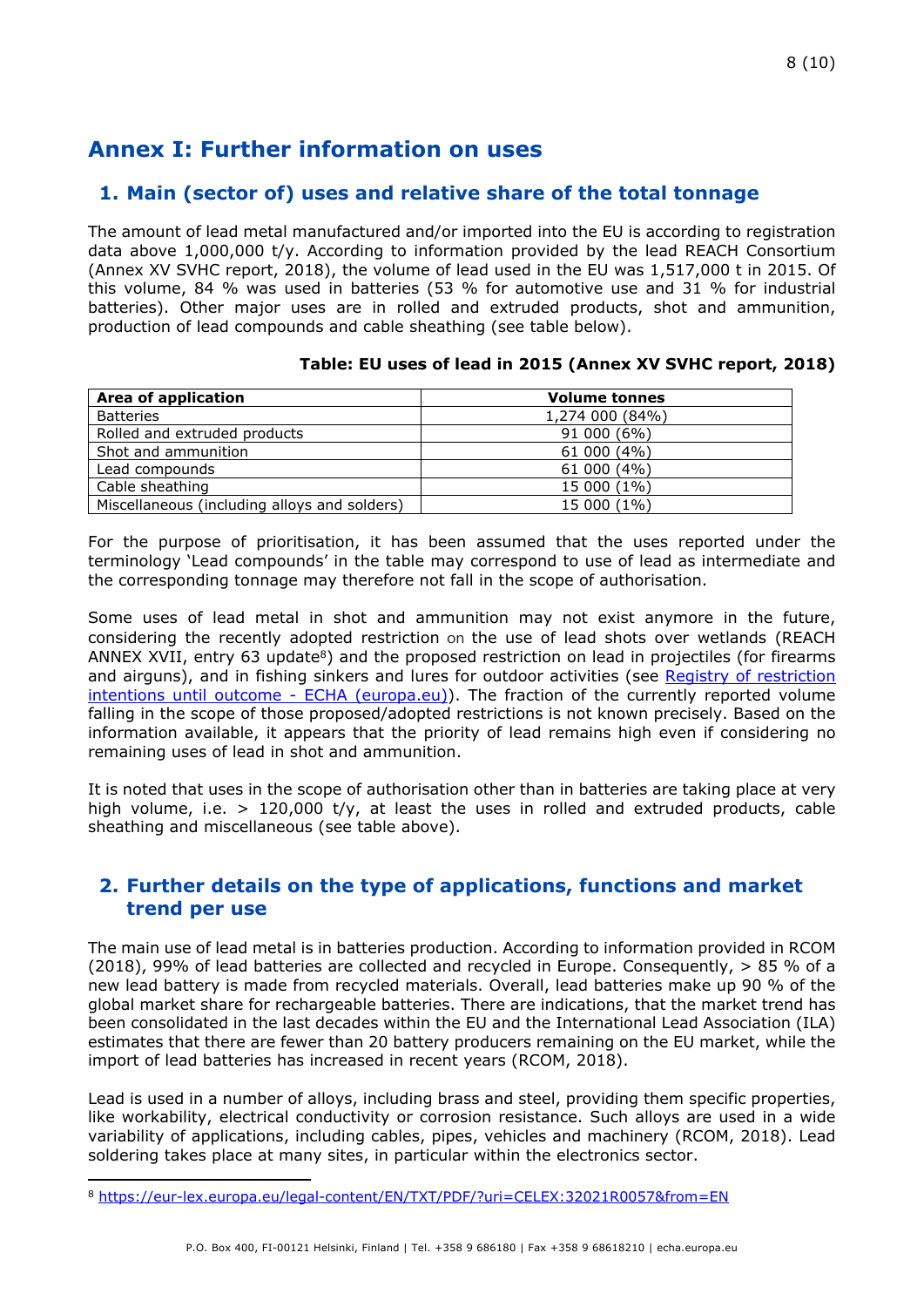Lead metal is also widely used in cable sheathing (RCOM, 2018), in particular for chemically aggressive conditions and where higher mechanical and temperature resistance is required, e.g. in petrochemical industry, submarine cables or in saline ground. Still, the main application for lead sheathed cables is in the construction sector.

Additionally, a wide range of articles is directly produced from rolled and extruded lead metal, making this the use with the highest volume after the use in batteries (Annex XV SVHC report, 2018). The presence of lead in articles is confirmed by the high number of Substances in articles notifications received in the SCIP database (ECHA, 2021). Main types of articles notified include different parts of vehicles, electronic instruments or machines, furniture, lamps or metal articles (also in aluminium, steel or other metal articles).

Professional workers are also using lead metal (in mixtures or in articles) in a variety of applications (Annex XV SVHC report, 2018, ECHA, 2021), such as soldering, ammunition (nonmilitary), installation and maintenance of lead sheathed cables, assembly of lead acid batteries, leaded steels or inert anodes.

## **3. Structure and complexity of supply chains**

The following assumptions are made based on currently available information and will be used, together with any relevant information from consultation, to allocate the substance to a specific LAD slot in the final recommendation.

Lead is manufactured and/or imported by a high number of registrants. Based on information available in Annex XV SVHC report (2018) and RCOM (2018), the number of industrial sites where lead metal is used is well above 100.

The supply chain can be characterised<sup>9</sup> by the following actors: formulators, users at industrial sites, professional workers, articles producers, articles assemblers (multi-layer assembling chain), (relevant life cycle stages: F, IS, PW, SLs).

Lead seems to be used in the following product categories: Base metals and alloys;; fillers, putties, plasters, modelling clay; explosives; metal surface treatment products; heat transfer fluids; lubricants, greases, release products;; washing and cleaning products; welding and soldering products, flux products; oil and gas exploration or production products, electrolytes for batteries (relevant product categories: PC 7, PC 9b, PC 11, PC 14, PC 16, PC 24, PC 35, PC 38, PC41, PC42).

A number of sectors is relying on the substance in some of their uses including agriculture, forestry, fishery; manufacture of bulk, large scale chemicals (including petroleum products); manufacture of basic metals, including alloys; manufacture of fabricated metal products, except machinery and equipment; manufacture of computer, electronic and optical products, electrical equipment; general manufacturing, e.g. machinery, equipment, vehicles, other transport equipment; manufacture of furniture; building and construction work; health services; electricity, steam, gas water supply and sewage treatment (relevant sector of use categories: SU1, SU 8, SU 14, SU 15, SU 16, SU 17, SU18, SU 19, SU 20, SU23).

Uses of leads in the scope of authorisation seem to be relevant for the production of a number of article types such as vehicles; machinery, mechanical appliances, electrical/electronic articles; electrical batteries and accumulators; metal articles (relevant article categories: AC 1, AC 2, AC 3, AC 7).

<sup>9</sup> Categories listed here after (life cycle stage, SU, PC and AC) make reference to the use descriptor system described in ECHA's guidance on use description: https://echa.europa.eu/documents/10162/17224/information\_requirements\_r12\_en.pdf